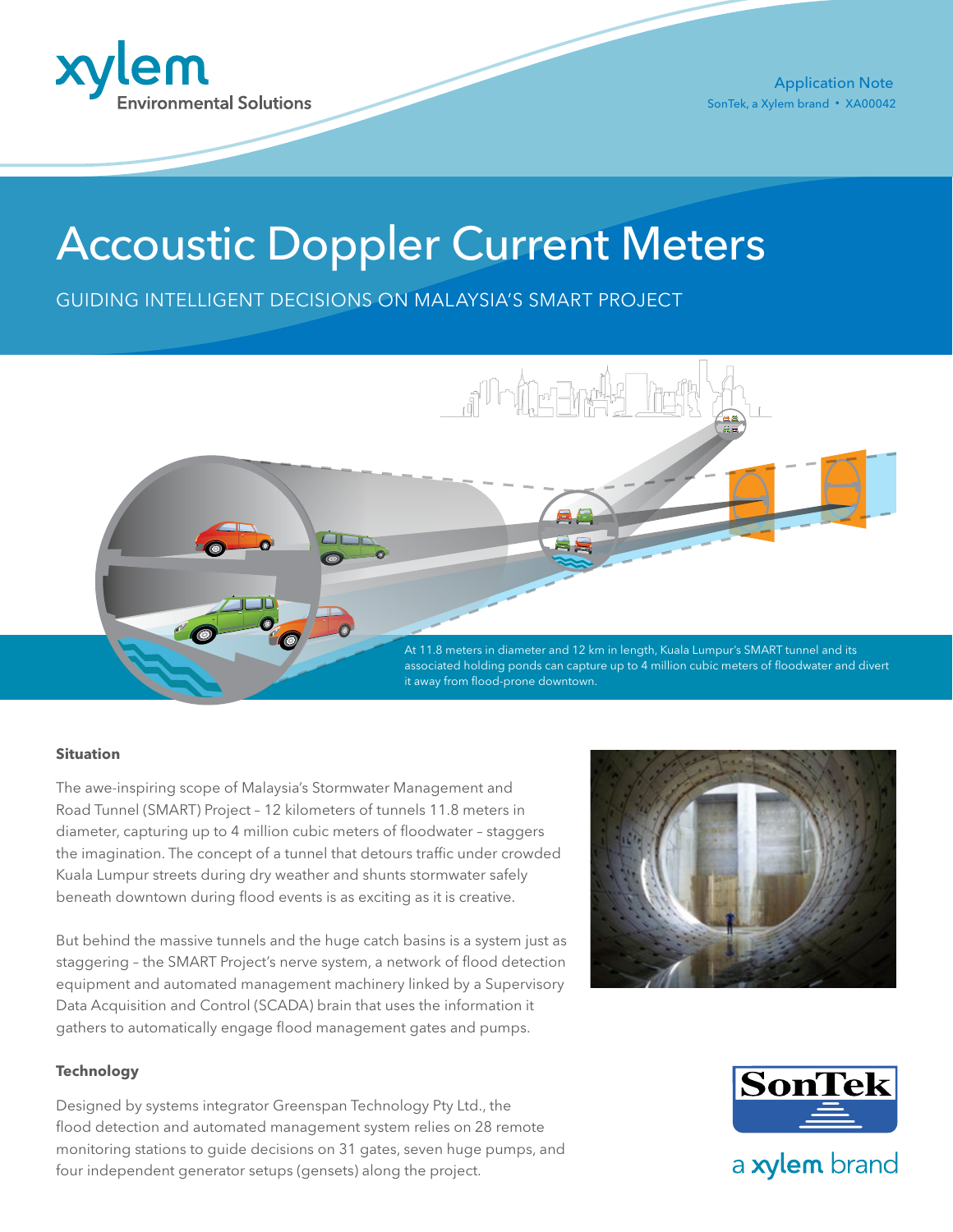### **Three-Stage System**

The SMART Project is designed to operate in three stages to keep floods like the 2007 event from crippling the city, explains Bruce Sproule, Singapore-based International Manager for Greenspan.



Accurate and timely information on discharge and velocity are vital to the success of the SMART Project and to the safety of Kuala Lumpur's 1.8 million residents.

To ensure the flow of quality data, Sproule's team, led by Project Director Mark Wolf and Project Manager Marc Schmidt, set out an array of 22 rain gauges, 50 pressure sensors coupled to gas bubble systems, and 16 SonTek Argonaut acoustic Doppler current meters.

Accurate and timely information on discharge and velocity are vital to the success of the SMART Project and to the safety of Kuala Lumpur's 1.8 million residents.

Greenspan's Control Centre Operations Team, led by Mark Van Elswyk, maintains a communications system that includes VHF radio, GSM, fiber optic signals and microwave transmissions to maintain constant communication between sensing stations and the SCADA system.

**Kuala Lumpur's SMART tunnel diverts traffic as well as floodwater under moderate-rain conditions.**  If deluges persist, operators can close the tunnel and flood the roadways for greater water-holding capacity.

When flows at the confluence are forecast to reach 150 cubic meters per second (Mode III), traffic is evacuated, the tunnel is closed to drivers, and the entire system is used to store water before releasing it slowly through the basins and into the Kerayong River, downstream of the city.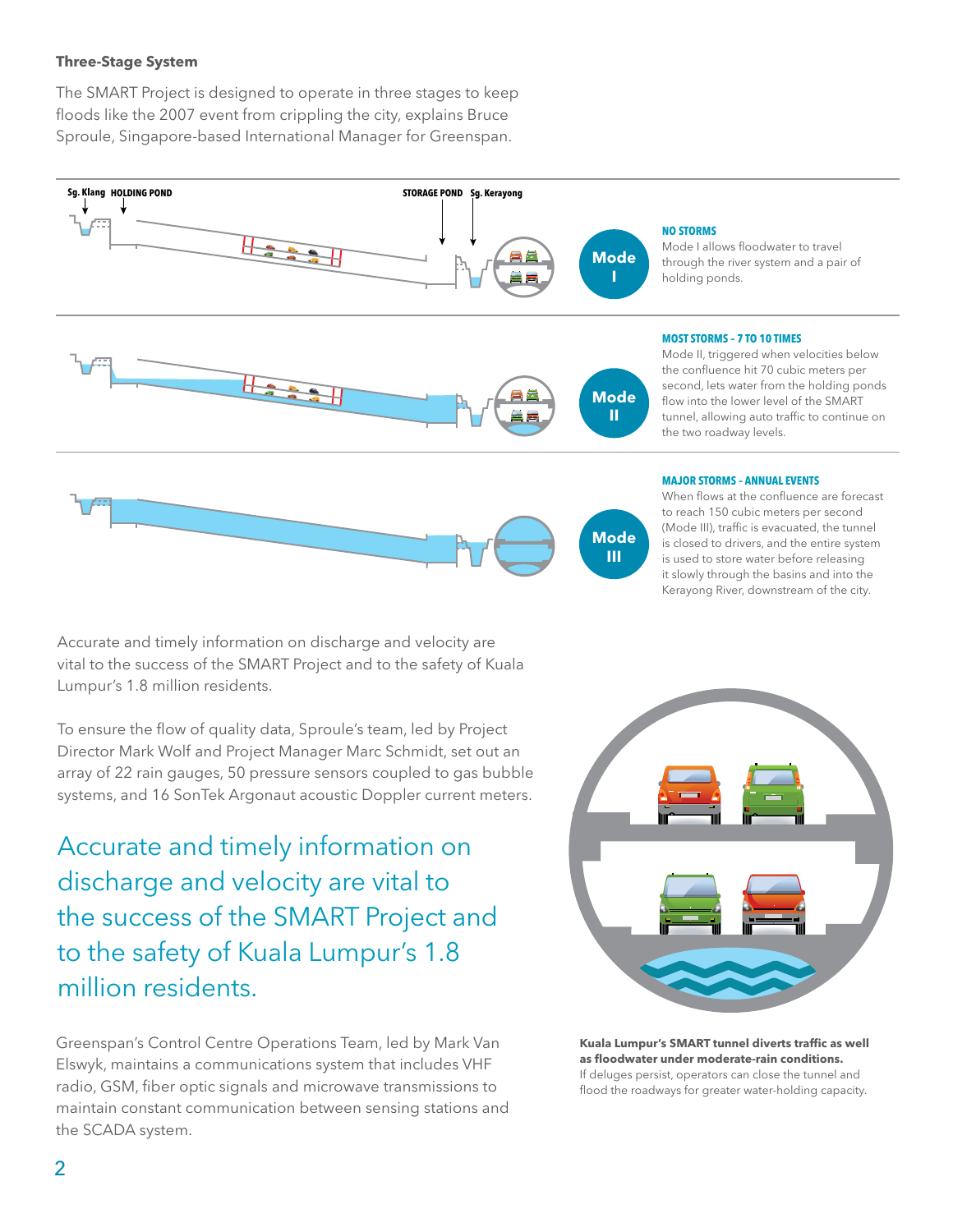Argonauts connected by Ethernet report every minute; those connected by high-speed VHF broadcast every five to 10 minutes. SCADA Engineers Jarrah Watson, Nick Hitchins and Peter Johnson keep the control/acquisition system finely tuned.

Data from the rivers, holding ponds and tunnels are integrated with rainfall information in Greenspan's Time Series Database, then channeled through the company's forecasting models. Results drive automatic gates that govern flow into the SMART basins and tunnels, and activate massive pumps to dewater the tunnel when downstream flows can accommodate the release.

"It's more accurate information," Sproule says. "If you have tidal influence or a backwater effect, you may get hysteresis, and depth:discharge data isn't accurate.'

When levels rise and the influence of the downstream tides are increasingly felt on floodwaters in Kuala Lumpur, the forecasting model switches from gas-purge pressure sensors readings to data from the acoustic Doppler current meters to track discharge, says Sproule.

He explains that the tidal effect from downstream creates hysteresis, a slowing of the usual reactions of the floodwaters to the forces coming from upstream. It's critical to track what's really happening in the river rather than rely on mathematical estimates that are based on conditions in unobstructed, gravity-fed systems.

"It's more accurate information," Sproule says. "If you have tidal influence or a backwater effect, you may get hysteresis, and depth:discharge data isn't accurate." Greenspan developed its own Velocity Index software, he adds, to ensure accurate calculations of flow.

### **Careful Placement**

In and around the tunnel, SonTek Argonaut SL (side-looking) current meters are set at carefully determined heights to be ready for high-flow situations, notes Sproule. Two Argonaut SW (shallow-water) current meters measure flow and velocity through twin box culverts at the downstream discharge point, feeding a discharge model. The flow of information provides valuable insight even when floods aren't imminent. In fact, notes Sproule, data from the SWs revealed that the Klang stores a surprising amount of water in its water table after a flood event and releases it over a longer period than the Greenspan model originally assumed.



Due to it's many directions of measurement, the SonTek-IQ is well suited in situations where hystersis is present.

- Proprietary flow algorithms are ideal for data collection in irrigation canals, natural streams and pipes.
- The instrument uses SonTek's exclusive SmartPulseHD adaptive sampling.
- Self-calibrating water level using vertical acoustic beam and pressure.





The Greenspan team installed 16 SonTek Argonaut acoustic Doppler current meters at carefully determined heights to measure current and depth during floods with extreme accuracy.